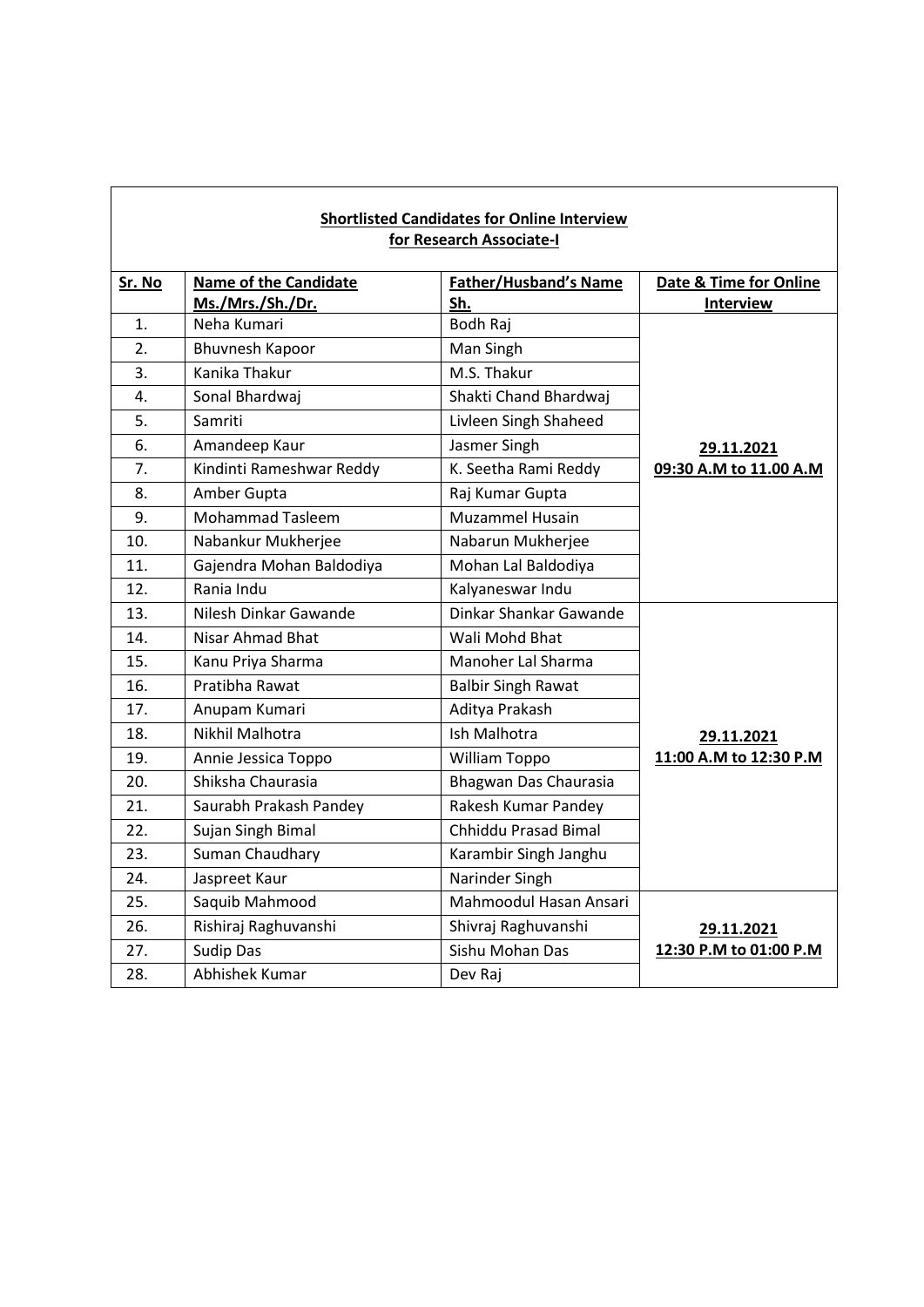## **Shortlisted Candidates for Online Interview for Senior Research Fellow**

| Sr. No | <b>Name of the Candidate</b><br>Ms./Mrs./Sh./Dr. | Father/Husband's Name<br><u>Sh.</u> | Date & Time for Online<br><b>Interview</b> |
|--------|--------------------------------------------------|-------------------------------------|--------------------------------------------|
| 1.     | Brijesh Singh                                    | Indrajit Singh                      | 29.11.2021<br>02:30 P.M to 03:00 P.M       |
| 2.     | Renu Bhardwaj                                    | Praveen Kumar Sharma                |                                            |
| 3.     | Manisha Dhawaria                                 | Krishan Lal Dhawaria                |                                            |
| 4.     | Ujjwal Sirohi                                    | Vijay Sirohi                        |                                            |
| 5.     | Shristi Sharma                                   | Ajay Kumar Sharma                   |                                            |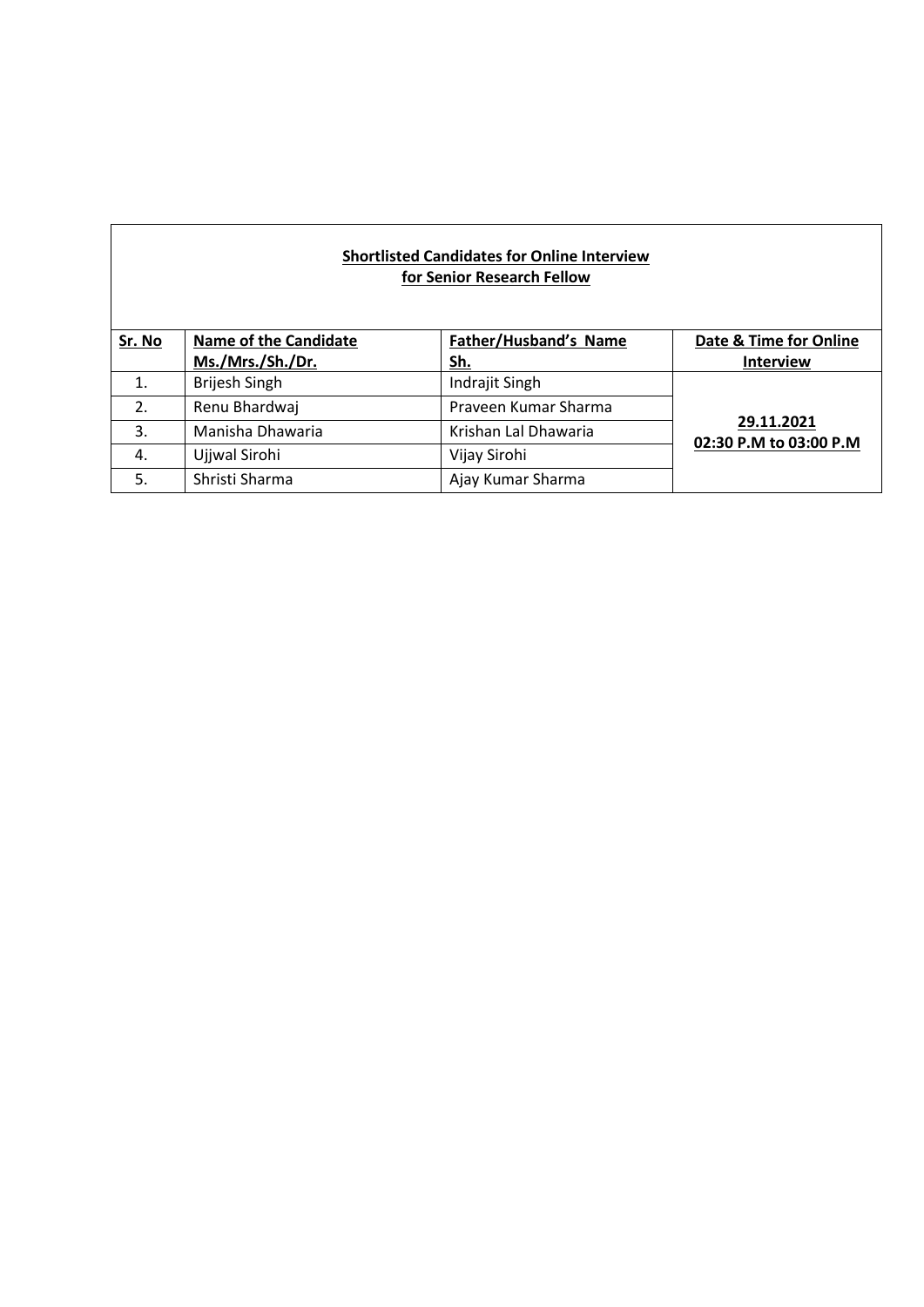| <b>Shortlisted Candidates for Online Interview</b><br>for Project Fellow-I |                              |                              |                                      |  |  |
|----------------------------------------------------------------------------|------------------------------|------------------------------|--------------------------------------|--|--|
| Sr. No                                                                     | <b>Name of the Candidate</b> | <b>Father/Husband's Name</b> | Date & Time for Online               |  |  |
|                                                                            | Ms./Mrs./Sh.                 | Sh.                          | <b>Interview</b>                     |  |  |
| 1                                                                          | Deepanjali Singh             | Ashok Kumar Singh            | 29.11.2021<br>03:00 P.M to 03:40 P.M |  |  |
| $\mathfrak{D}$                                                             | Kuldeep Gauliya              | Sankar Lal Gauliya           |                                      |  |  |
| 3                                                                          | Palak Sharma                 | Raj Kumar                    |                                      |  |  |
| 4                                                                          | Anisha Grover                | Rajeev Grover                |                                      |  |  |
| 5                                                                          | Jaspreet Kaur                | Lakhvinder Singh             |                                      |  |  |
| 6                                                                          | <b>Gaurav Augustine</b>      | Vijay Kumar                  |                                      |  |  |
| $\overline{7}$                                                             | Kalpesh Nath Yajnik          | Ajay Nath Yajnik             |                                      |  |  |
| 8                                                                          | Harish Jadhav                | <b>Bhimappa</b>              |                                      |  |  |
| 9                                                                          | Shiksha Arora                | Sanjeev Arora                |                                      |  |  |

 $\mathbf{r}$